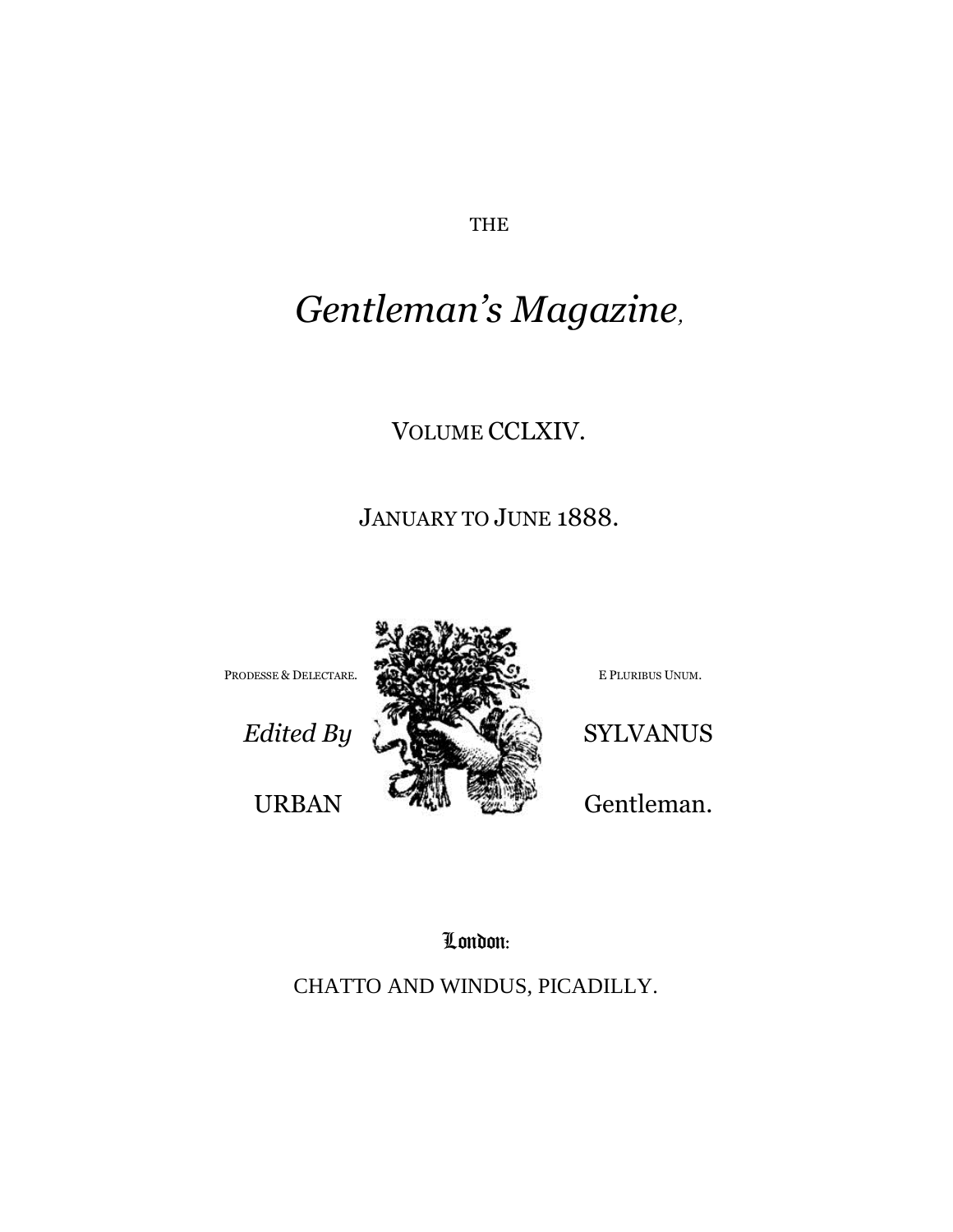# *BONNIE PRINCE CHARLIE.*

N these days of historical research, when archives both public and IN these days of historical research, when archives both public and private are being keenly investigated, to discover new facts bearing upon the deeds and heroes of the past, he must be a bold and sanguine man who imagines that any work he has dedicated to Clio is complete in itself and admits of no further improvement. At least it is no intention of mine to pretend to maintain such a position. Some ten years ago I wrote the life of him whom adherents called Charles the Third, friends Prince Charlie or Count of Albany, and foes the Young Pretender.<sup>1</sup> Having had access to the State papers, the Stuart papers, and private journals and manuscripts kindly lent me by Jacobite descendants and others, my book was perhaps more complete than any of its predecessors, and not, I hope, unworthy of the reception it has met with. Still, "It is finished" is an inscription that few historians can flourish over their wares. In the Report of the Commissioners for Inspecting Historical Manuscripts, just issued, there will be seen a valuable collection of papers relating to the Stuart family during the last two generations of the line—to the Old Pretender, the Young Pretender and Henry Cardinal of York. These papers have been exhaustively reported upon by Mr. Maxwell Lyte, the Deputy-Keeper of the Public Records, and it is to his careful condensation of the collection that I am indebted for the extracts now placed before the reader.

These Stuart MSS. are among the family papers of Lord Braye, at Stanford Hall, Rugby, and consist of three volumes. To me, as the biographer of the young Prince, the chief interest of this valuable collection lies in what relates to the two last survivors of the ill-fated house. To such facts I shall therefore confine myself. It is gratifying to me to find that all matters touched upon in these papers will be found in my book; they are not, therefore, new, though the facts are presented with such a clearness and amplitude of detail as almost to assume the character of a fresh revelation. These papers chiefly concern themselves with the marriage of the Prince, his separation from his wife, his adoption of his illegitimate daughter, and the poverty of the Cardinal of York. Briefly let me link these facts together, so as to make clear the extracts that follow.

<sup>1</sup> *Life and Times of Prince Charles Stuart,* Chatto & Windus.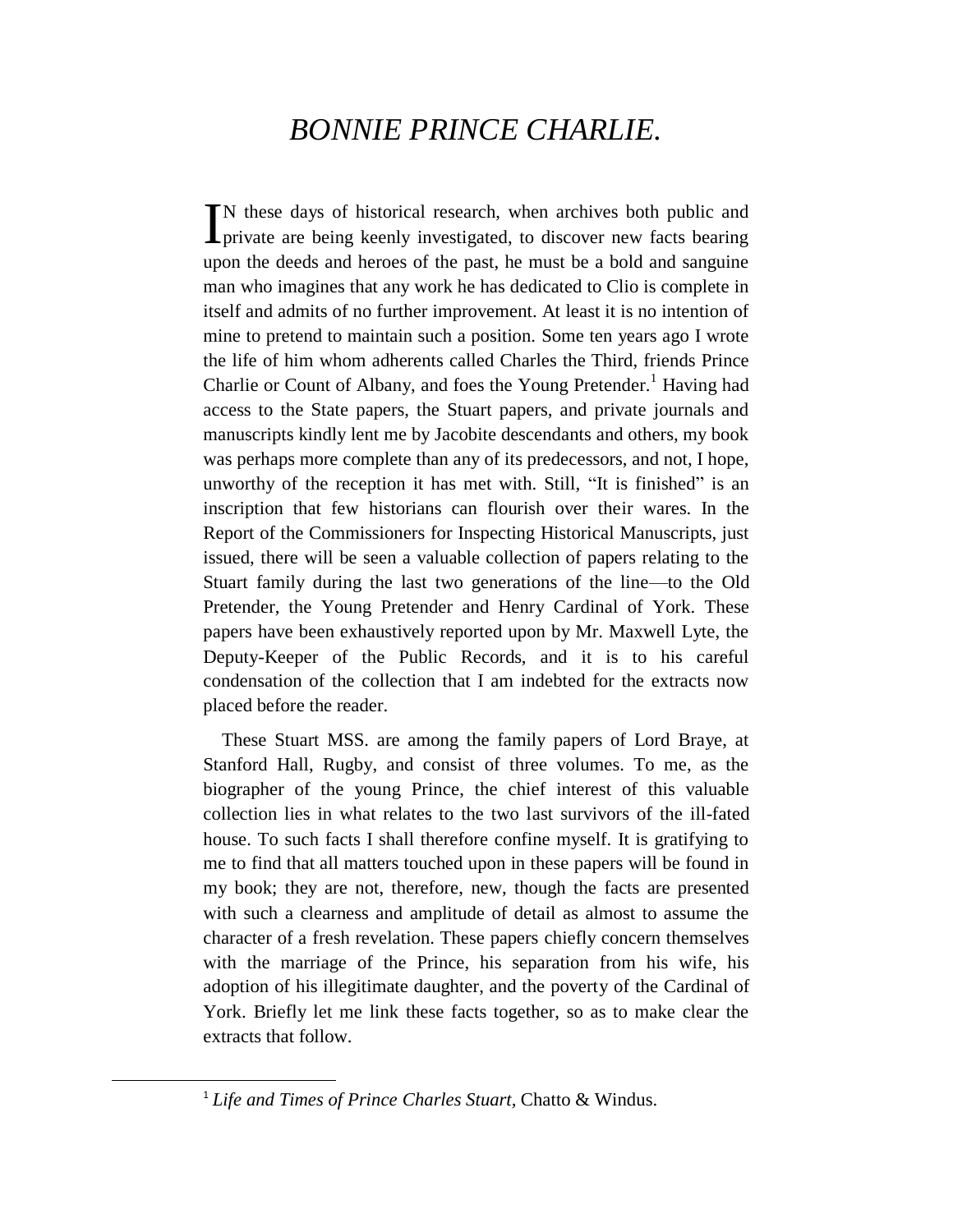Early in the year 1772 Charles married Louise, Princess of Stolberg, one of the daughters of Gustavus Adolphus, Prince of Stolberg-Gedern, the representative of an ancient and distinguished family lately raised to princely rank. The match had been encouraged by France, hoping that it might serve, should there be issue, as a thorn in the side of the House of Hanover. Still English diplomacy was strong enough to prevent Charles from living on French soil; the Prince, therefore, crossed the Alps and took up his abode at Rome. The union with the Stolberg Princess was essentially an unhappy one, and was soon dissolved. Charles was now a sot, and in his drunken fits brutally cruel to his young wife; he pleaded in vain to the Pope to be recognised as King of England; he quarrelled with his brother; he was shunned by all save by those who forget the degrading present in its glorious past. Last scene of all, his wife fled from him with her lover, the poet Alfieri. From the Braye papers it will be seen that at the drawing up of the deed of separation which ensued, Charles expressly stated that the Princess was childless. Men not now middle-aged can remember some years ago two brothers walking about London, whose curls and spurs and orders were the admiration of the crowd and the laughing-stock of its betters; who pretended to be the issue of a son of the Princess; and who had their claims acknowledged by certain puissant lairds of Jacobite sympathies, who ought to have known better, in the Highlands of Scotland. $<sup>2</sup>$  Childless and alone,</sup> Charles now let his memory hark back to the mistress, Miss Walkenshaw, with whom he had lived when at Paris, and to the child she there had borne him. He wrote for this child, who was living with her mother in a convent, had her pronounced legitimate by France, created her Countess of Albany, and when he died left her what he possessed. Owing to the French Revolution the Cardinal of York, the only brother of Charles, had lost much of his property and had fallen upon evil days. He was poor and needed friends. Farmer George, now firmly established upon the throne, and who could laugh at all Jacobites, came to his aid and kindly relieved the necessities of his Eminence from his own privy purse. Thus having prefaced the extracts which are to follow with the foregoing remarks, let us at once plunge *in medias res* and cull from this interesting Report all that appertains to our subject.

#### VOL. I. STUART PAPERS.

Folio 133. February 1377. Deed of gift in Latin by Prince James

<sup>&</sup>lt;sup>2</sup> I have shown up these impostors in my book. See pp. 389-92.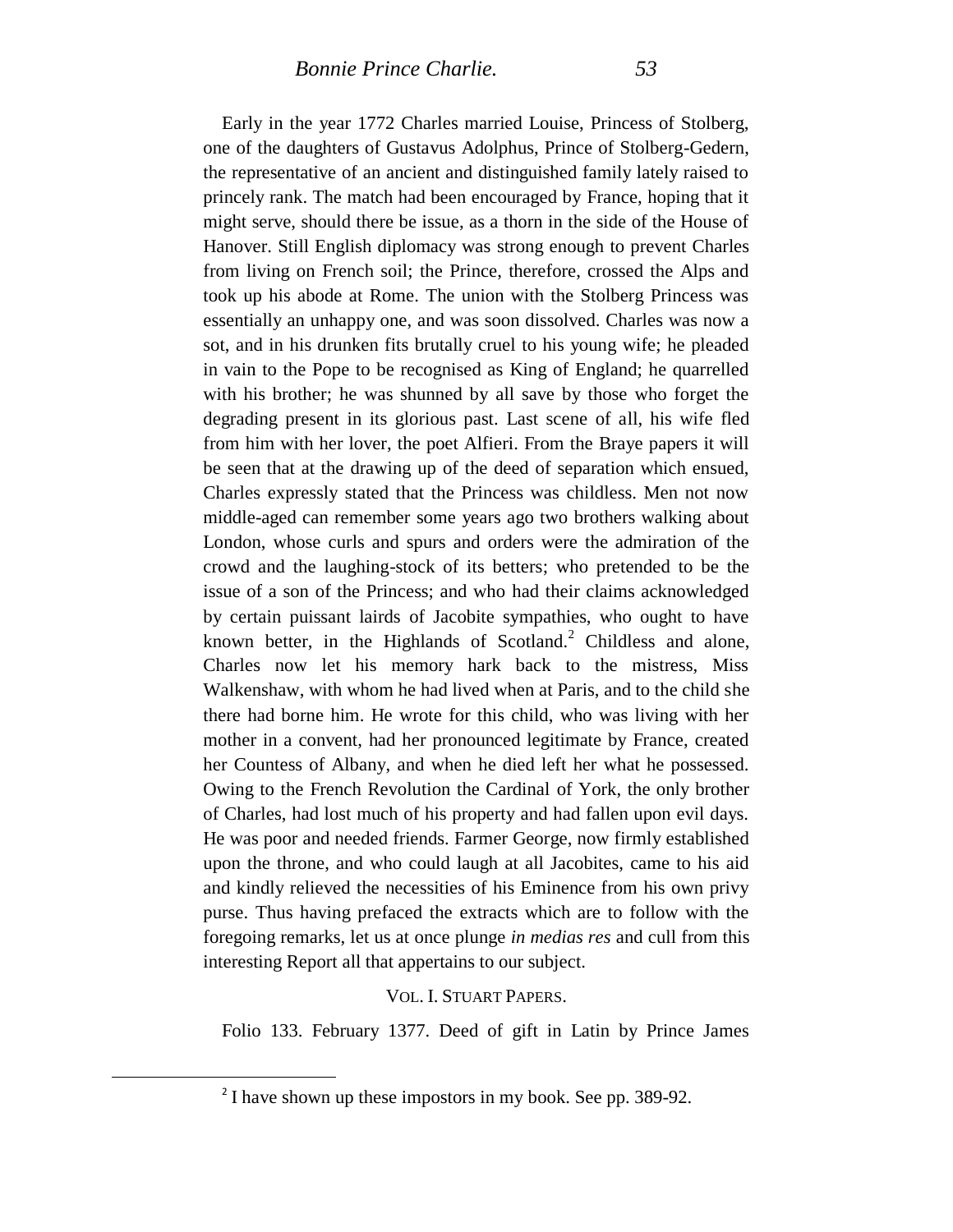Louis, described as "Regius Regni Poloniæ et Magni Ducatus Lithuaniæ Princeps, Bonorum et Fortalitiorum Zolkievien, Zloczovien Tarnopolien, Pomerganensium Dominus et Heres," to his grandsons [the mother of Charles was a Sobieski and granddaughter of the victor of Vienna] Princes Charles Edward and Henry, of the jewels he had pledged at Rome for 100,000 Roman crowns, including the Polish crown jewels which had been pledged to the house of Sobieski, and which he had in 1732 bequeathed to their mother. By the same deed he gives them all sums due to him from the Republic of Poland, and especially the 400,000 Rhenish florins advanced on the security of the Duchy of Ohlau.

Folio 139. January 24, 1739. Palace of the SS. Apostoli at Rome. Deed of gift in Latin by Prince Charles Edward and Prince Henry of the 400,000 Rhenish florins secured upon the Duchy of Ohlau to the Apostolic See.

Folio 143. September 17, 1741. Paper in French, which, after mentioning the deed of gift of February 12, 1737, by Prince James Sobieski, his death in the following December, and the deed of gift by the Princes to the Holy See of the 400,000 florins secured on Ohlau, states that their reason for it was that they could not proceed to recover their rights at Vienna in their own names. When the Nuncio was on the point of taking possession, the changes in Silesia (the Prussian invasion) suspended everything.

Folio 149. December 22, 1742. Rome. Agreement in Italian by Prince Charles Edward and Henry Duke of York, approved by their father James, as to the division of the jewels and other property of their late mother, and also of the jewels comprised in the deed of gift by Prince James Sobieski, of February 12, 1737, pledged at the Monte della Pieta at Rome for 100,000 scudi, and redeemed by them out of the proceeds of sale of their rights to his property in Poland.

- 1. The proceeds of the jewels comprised in the deed of gift which had already been sold to be equally divided between the Prince and Duke.
- 2. The Duke permits the Prince to have the use and custody of the crown jewels of the Republic of Poland pledged to the Sobieskis, namely, a great ruby, two large diamonds with their gold settings, and a small ruby ring, until they are redeemed or the right of redemption is barred, but in the former case the redemption money, and in the latter the jewels, shall be equally divided between the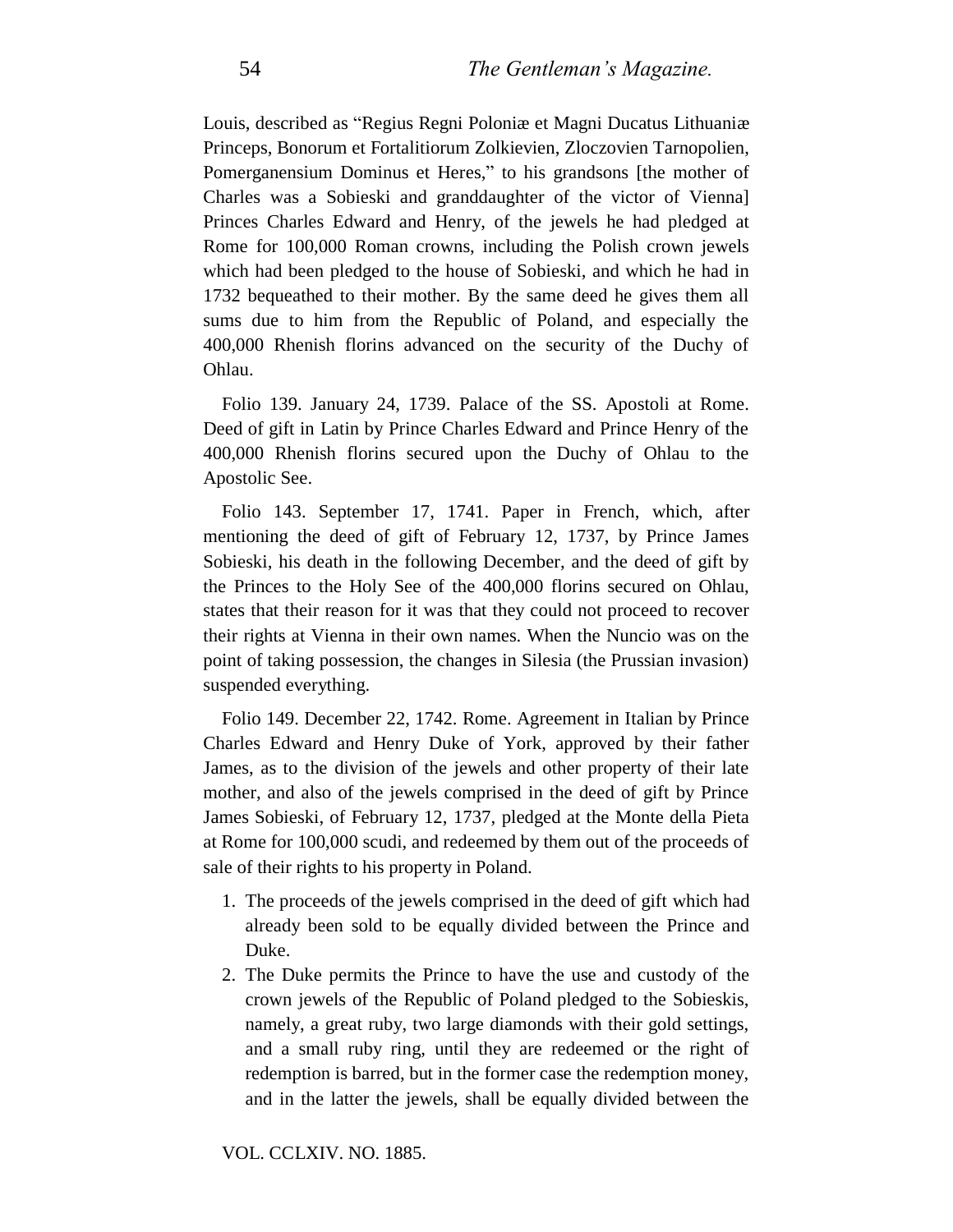brothers.

- 3. The remaining jewels, both those of their mother and their grandfather, to be divided between them.
- 4. Of the remaining effects of their mother, the Duke reserves a gold watch and chain, a silver toilet service, and a walnut wardrobe, and gives up the rest to his brother.

### VOL. II. STUART PAPERS.

Folio 1. March 15, 1771. Mesnil. Letter in English from Lord Caryll [agent and adherent of the Prince] to Charles Edward. Narrates a conversation with the Duc de Noailles. "I have just received a letter from my agent in England, who assures me that things are now so farr advanced that he only expected my answer to put an end to this long depending affair." Regrets that new regulations of the French Posts will interfere with his procuring the public papers (from England).

Folio 9. Monday morning, September 2,1771. Note in French from the Duc de Fitz-James, son of the bastard brother of James, the Old Pretender, to Mr. Stonor (Charles Edward) to the effect that he had arrived the previous evening from Versailles and would have the honour to wait with his son upon him at 10 that morning. Hopes he will excuse his being in country dress. Addressed "A Monsieur Monsieur Stonor, a l'hotel de Brunswick, Rue des Prouvaires."

Folio 11. September 15, 1771. Paris. Copy of power to M. Ryan, Colonel of foot in the French service, Major in Berwick's regiment, to negotiate with the Prince of Salm-Kyrburg a marriage between his daughter Marie Louise Ferdinande, born Nov. 18, 1753, and Charles Edward. Signed: "C.R."

Folio 12. Same date and place. Copy of power to Ryan, in case his negotiations with the Prince of Salm prove unsuccessful, to effect a marriage between Charles Edward and any other Princess or Countess of the Empire, and for that purpose to go to Brussels, Cologne, Mannheim, or elsewhere. The Princess Marie Isabelle de Mansfeld, born August 29, 1750, is suggested as likely to be eligible. Signed as the last.

Folio 13. Same date and place. Copy of a third power to Ryan to negotiate a marriage between Charles Edward and any Princess or Countess of the Empire whose rank, birth, age, and appearance would be suitable. Signed as the last

Folio 14. Two copies in French of the instructions to Ryan for negotiating a marriage with the Princess of Salm, one in the same hand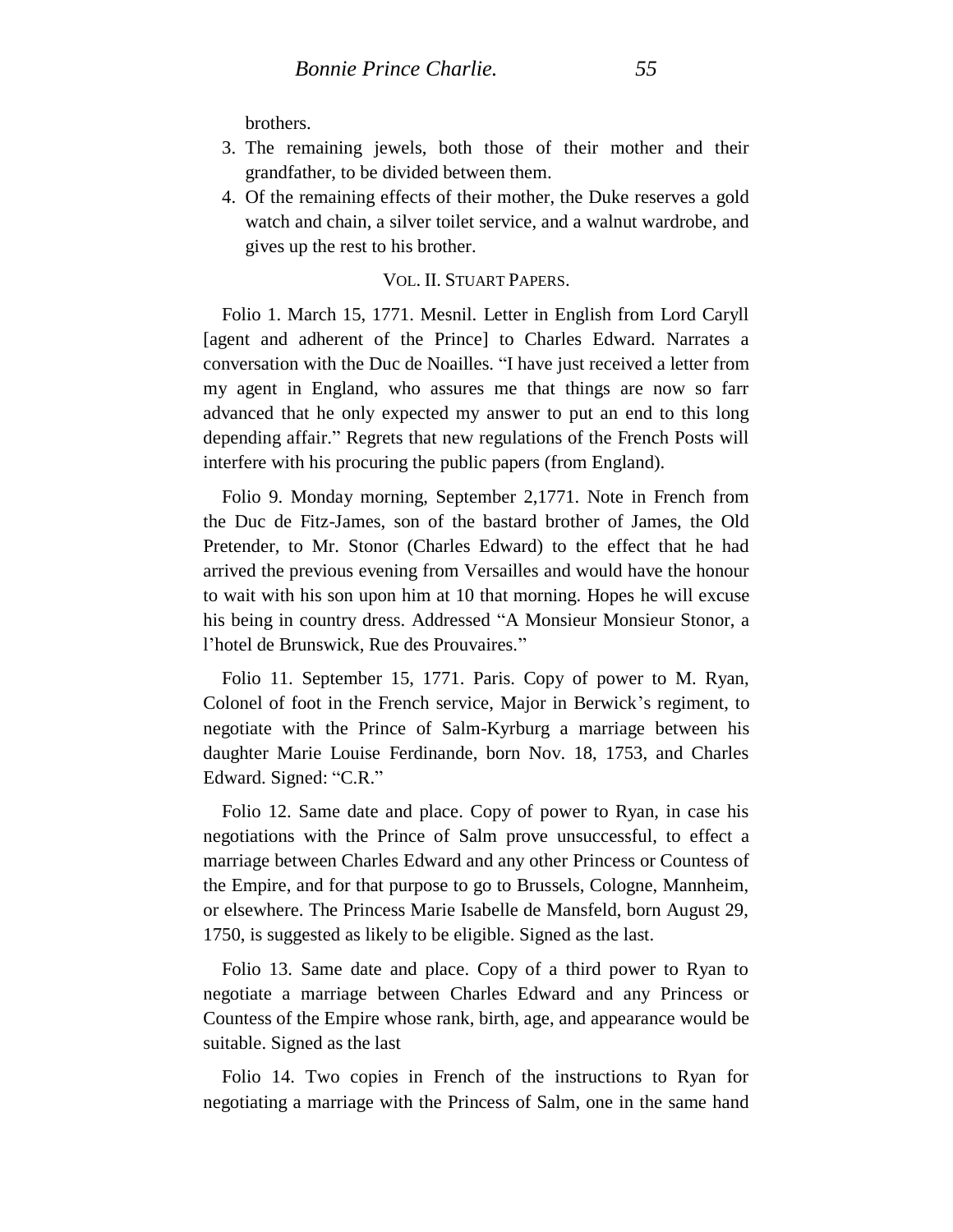as the last three powers, and the other in Caryll's hand. The last endorsed in his hand: "Copy of Instructions left with Ryan concerning the marriage with the Princesse de Salm. N.B. They served after as instructions for the treaty with the Princesse de Stolberg." They are in the form of questions and answers, as to the position, residence, jointure, pin-money, household, and place of marriage of the future Queen.<sup>3</sup>

Folio 20. Paper in French in the hand of the Marquis de Fitz-James. The King [Charles Edward], intending to marry, can no longer remain in his present state; he ought to be treated as the late King his father; the incognito which he has voluntarily assumed can no longer continue; it is therefore necessary that his Highness the Cardinal Duke should communicate it to his Holiness as well as the fact that he has communicated to his Most Christian Majesty his intended marriage. At the same time his Holiness might be informed of the satisfactory manner in which his Most Christian Majesty has received the King's confidence, and of the pleasure he has manifested in seeing everything turn out according to his desires. It remains to add that the person charged with the negotiation of the King's marriage has had permission to say, it necessary, that his Most Christian Majesty has been informed of it, and at the same time to make it known that he is favourably inclined to supply the subsidies which have become absolutely necessary. Cardinal Marefoschi has been informed of all this, and the greatest secrecy is earnestly recommended. Endorsed in Caryll's hand: "1772, Instructions in the hand of the Marquis. Jan. Intended for the Duke."

Folio 23. Narrative in French by the Marquis de Fitz-James of the steps taken by Charles Edward before his marriage. He wrote to the Duc de Fitz-James for a passport to enable him to go to Paris. The Duke accordingly applied to the Duc d'Aiguillon [the French Minister of Foreign Affairs] for one in the name of Douglas. D'Aiguillon having consulted the King replied that none was necessary. Charles Edward, having been informed of this by the Duc de Fitz-James, started for Paris from Siena on August 18 (1771), under the name of Stonor. On his arrival, he charged the Duc de Fitz-James to inform the King of his

<sup>&</sup>lt;sup>3</sup> After the battle of Culloden rumour was very busy with the matrimonial alliances Charles was about to enter into. Not a Catholic princess of Europe but was to be his wife. Had he been a popular American actress his engagements would not have been more often vouched for—and contradicted.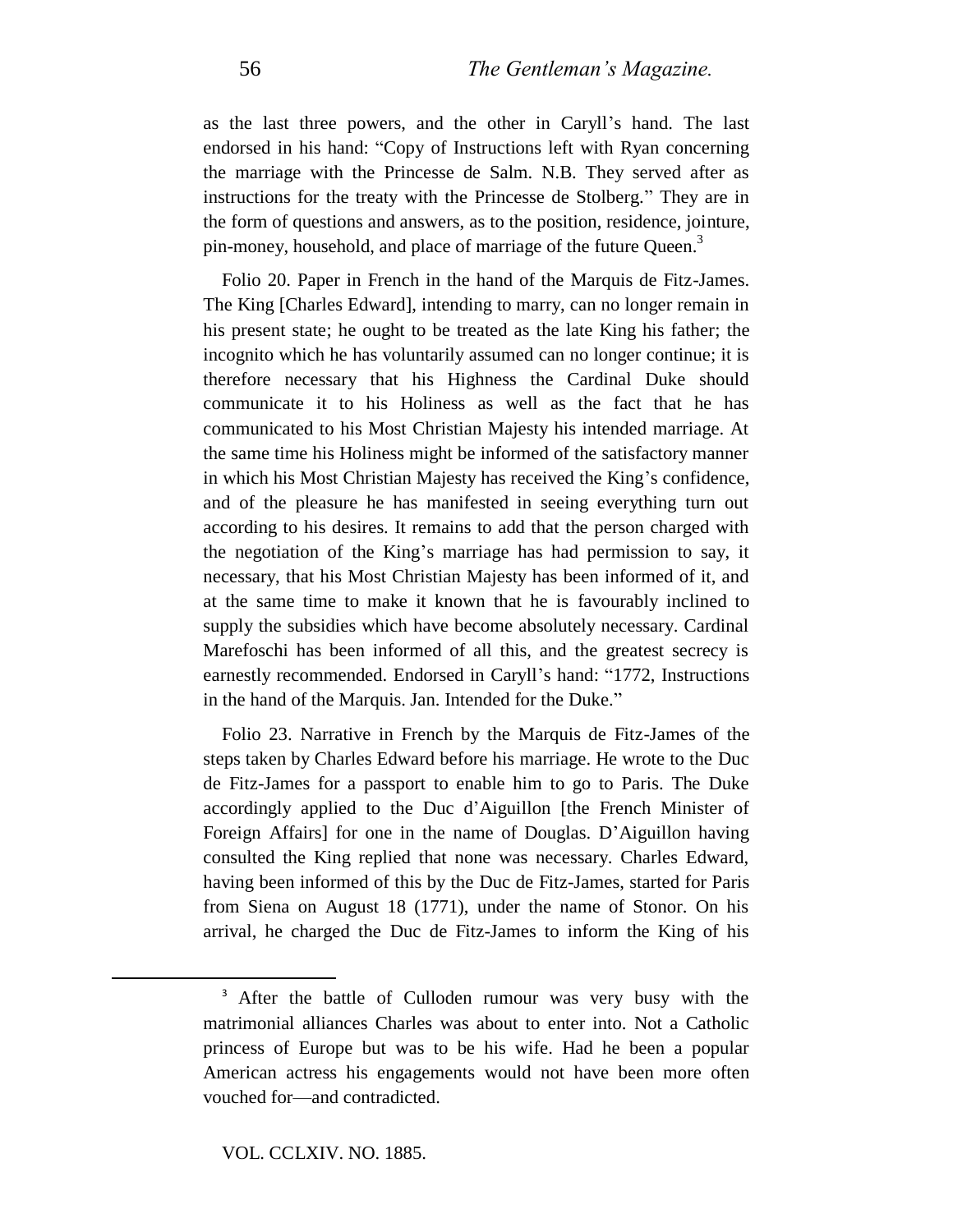arrival, to present his compliments to him, and to inform him through the Duc d'Aiguillon that the object of his journey was to forward a marriage he had in view, and to ask the King for his assistance in that matter, and in particular for permission to employ a colonel in his service, and to remind him that the subsidies granted to his late father, which had not been continued to himself, had become absolutely necessary now that he was thinking of marrying.

The Duc de Fitz-James performed his mission, and received the following reply: "The marriage of the King would be agreeable to him. The necessary furloughs and passports would be immediately given to the colonel or to any other persons the King might require, and that they would endeavour by the intervention of the Duc de Fitz-James to settle the subsidies which the state of the finances had hitherto prevented them from arranging."

The Duc d'Aiguillon charged the Duc de Fitz-James to assure the King of his zeal and devotion and that he would have delivered in person his master's reply, were it not for the secrecy the affair required, the King himself having declared that he wished to see no one, and to preserve the strictest incognito.

The King, satisfied with the reply of the King of France, with the interest he took in his affairs, and with the zeal of the Duc d'Aiguillon, immediately despatched the colonel charged with the negotiation of the marriage, having furnished him with all the necessary powers, and with answers to the questions which would be probably put to him.

There is every reason to hope for success if the King finds as much good-will and affection at the Court of Rome.

As the marriage is being arranged in concert with the Court of France, the colonel is authorised to apprise those whom it may concern thereof, but under pledges of the greatest secrecy, his Most Christian Majesty not wishing to appear publicly to be informed of it.

The King having declared that it was indispensable to apprise the Cardinal Duke, his Holiness, and Cardinal Marefoschi, of his agreement with France, he was permitted to do so, but with the utmost secrecy, and only verbally, without leaving anything in writing.

The subsidies now in course of being granted in France, prove how satisfied his Most Christian Majesty would be to see similar subsidies granted by the Courts of Rome and Madrid on the ratification of the marriage.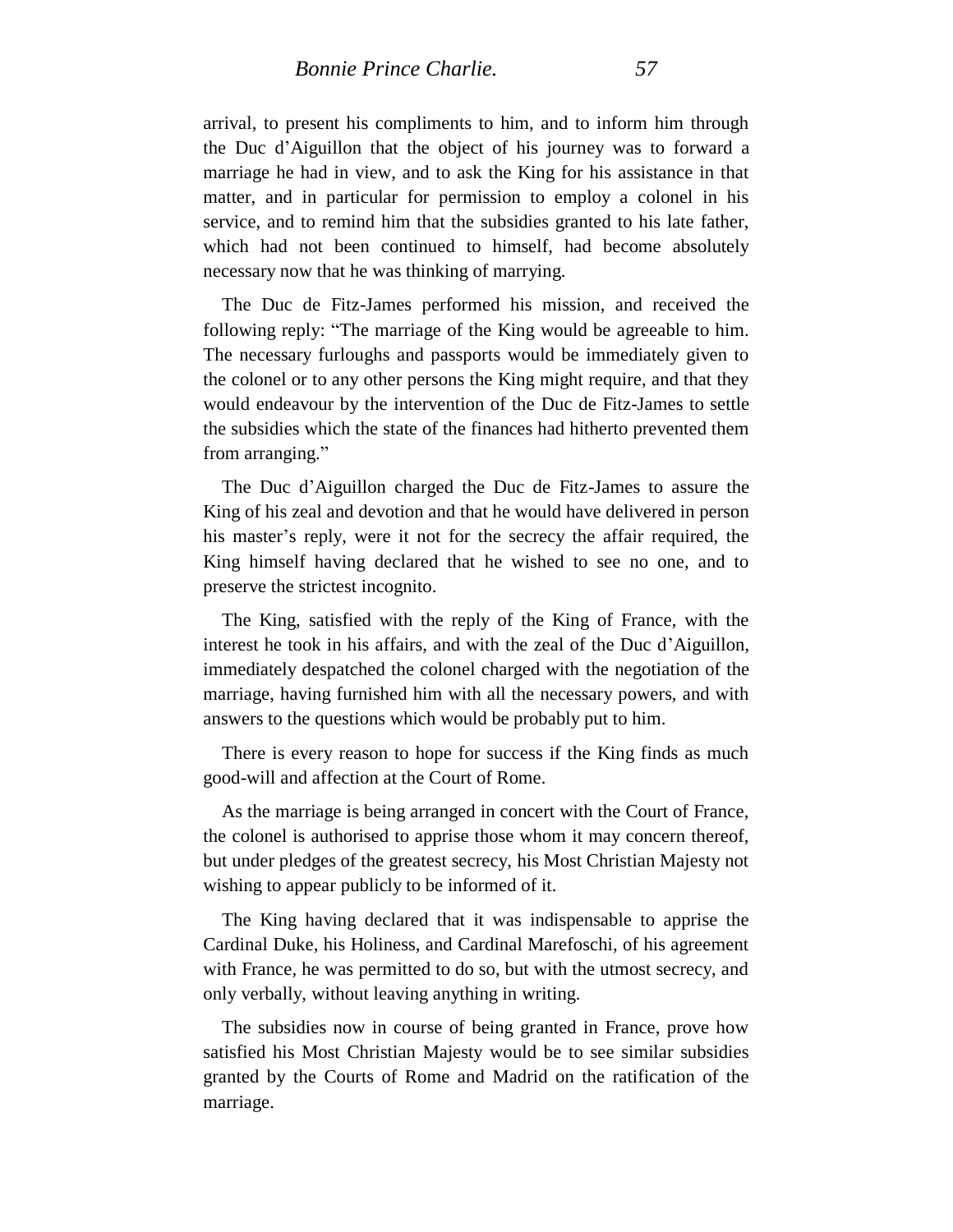The King seeing his affairs about to be settled, and desiring to return to Rome to finish them there, has thought that the zeal and attachment of the Marquis de Fitz-James might be useful to him, and therefore his Most Christian Majesty has given the Marquis leave to accompany him, and has expressed his satisfaction at his doing so.

Folio 31. Draft in Italian of an instrument to be executed by Charles Edward appointing N. his proxy to contract a marriage with N. Endorsed in Caryll's hand: "Sketch of powers proposed to be sent to Ryan but not sent. Jan. (1772)."

Folio 32. Draft in French in Caryll's hand, with some words added in that of Charles Edward, of an appointment of a proxy to contract a marriage with the Princess of Stolberg.

Folio 33. Copies in French in Caryll's hand of the several powers and letters sent from Rome by a courier on January, 22, 1772.

- 1. Power to Ryan to conclude the marriage contract.
- 2. Note by the Cardinal Duke declaring his approval.
- 3. Form of the last as proposed by the King.
- 4. Power to Ryan with regard to the dowry and pin-money, and secret article relating thereto. Dowry to be 40,000 and pin-money 12,000 livres per annum.
- 5. Letter from Charles Edward to the Marquis de Fitz-James. "I have already informed you that I have chosen the eldest of the sisters, her age is the most suitable for me, and what you have told me about the health of the younger confirms me in my resolution."
- 6. Letter from the same to Ryan, with full instructions about the contract and general arrangements, particularly as to the route of the Princess, which was to be from Brussels through the Tirol by Trent to Bologna and thence by Ancona and Macerata to Viterbo where Charles was to meet her, and the marriage to be solemnized. If possible no stay to be made at Mantua. Letter enclosed for Mr. Conway there in case of necessity and also one for M. Angeletti at Bologna. Ryan to accompany the Princess.

Folio 45. January 28, 1772. Original certificate in English under the hand of Mr. Stonor by virtue of the faculties granted by Cardinal Colonna, Vicar to the Pope. He has received the oath of "his Majesty King Charles III." that he was at liberty to contract marriage. At the same time the said Cardinal granted his Majesty a dispensation from publication of banns. Signed: Christopher Stonor. Seal affixed.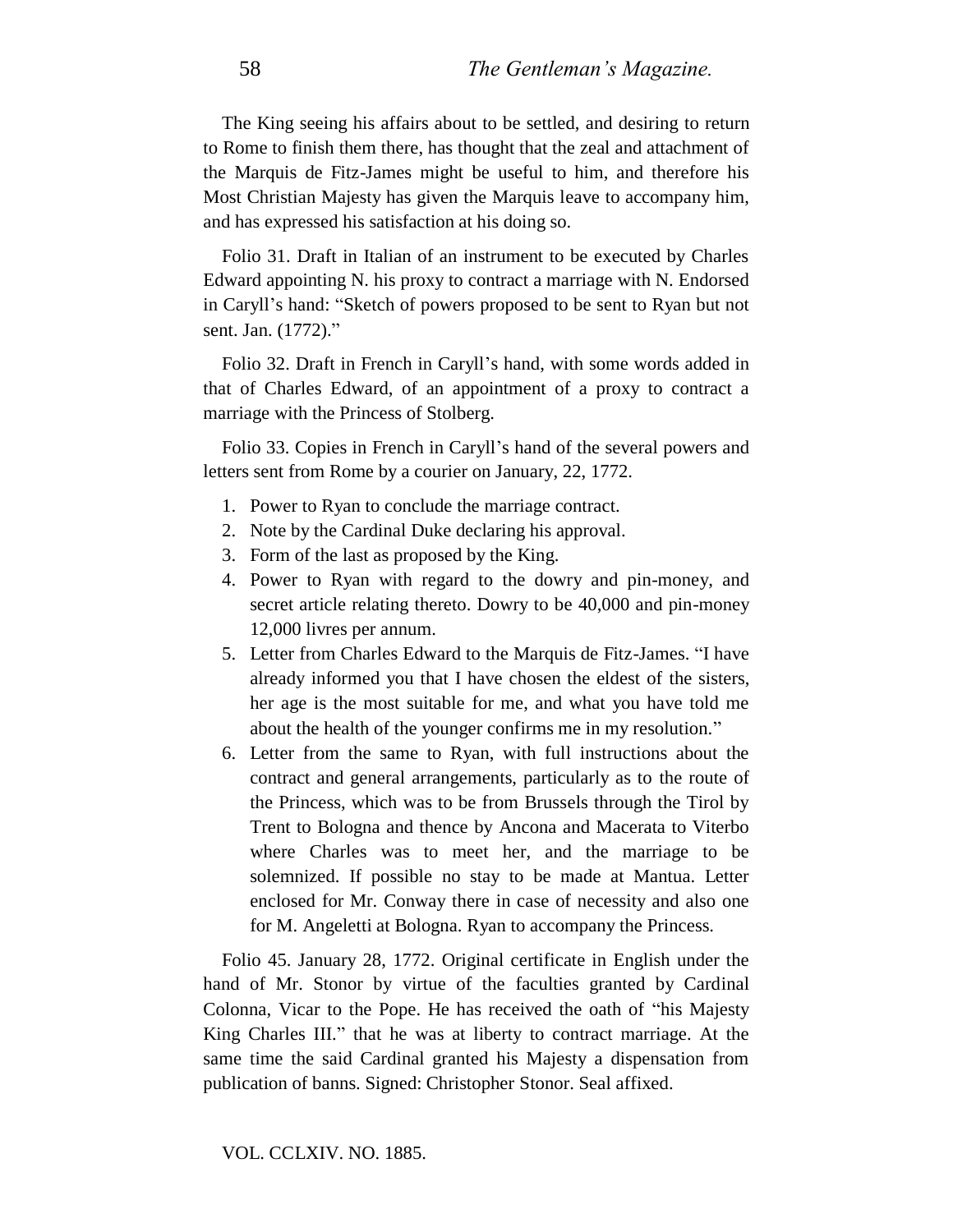Folio 49. Letter in Italian from Marefoschi to Caryll. Advises Charles Edward to show confidence in the Minister of State, and in no case to disgust the Sovereign of the country (the Pope), "whose sentiments cannot be doubted, though circumstances do not permit him to do as he pleases. Your conduct full of prudence and moderation could not fail to be praised by Princes, and would mortify to the utmost the enemies of the Royal House, who seek nothing but a rupture to remove the best

props that your house could have, and to triumph as they did under the late Government." He also adds a warning against disgusting his Royal Highness (? the Cardinal of York), and explains that he is writing unofficially. Endorsed in Caryll's hand: "1772, C. M.'s opinion in a note to me C."

Folio 51. Draft, or rather rough notes, in French in the handwriting of Charles Edward, with several alterations and mistakes in spelling, beginning "Memoire pour le C. M." (Cardinal Marefoschi.)

"A Blank dispensation is demanded giving power to celebrate a marriage by proxy without being obliged to have the banns published, to wit the form of such a proxy, and it is proposed to consult Mr. Stonor.— How I ought to keep my counsel (me contenir) in the presence of Mr. Dixon (the Cardinal of York).—Sketch of a letter of notification to his Holiness.—His Eminence the Cardinal Pallavicini, Secretary of State, is requested to present himself to the Pope as soon as he shall be able to lay for me before his feet [an erasure] and to inform him of the marriage I have agreed upon with the Princess, &c. I flatter myself that his Holiness will find it good that the Queen should come to Rome to reside with me.

Rome, The &c., &c. C. R"

On the back of the same sheet, in French, in Charles Edward's handwriting, "I shall point out to my proxy that no dispensation of Banns is necessary for the proxy, but that when I shall join the Princess in the Papal States, I shall bring with me everything that will be necessary to conclude (the marriage) effectively. M. Lascaris is a very proper person to be employed if they find it necessary at the time." Endorsed in Caryll's hand: "1772, Instructions to  $L<sup>d</sup>$  Caryll."

Folio 52. Memorandum in English in Caryll's hand: "To tell the Cardinal that the King has no objection to employ M. Lascaris at the proper time if it prove necessary. That the King had forgot to mention how well I was received by the Secretary of State and to add that he has since been to see me, also that he mentioned the King by name *of his*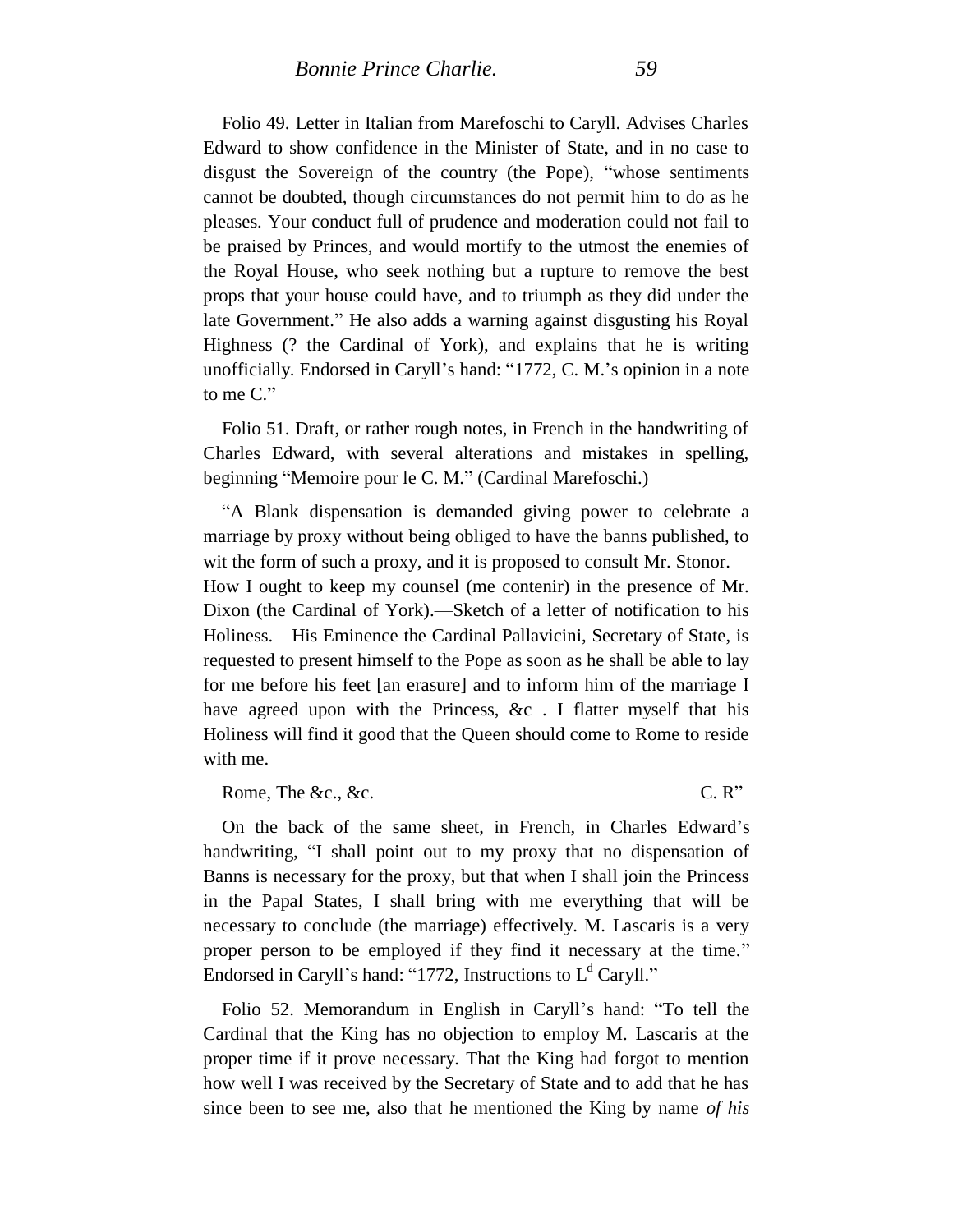*Majesty.* To show the Billet and desire his thoughts of it, that the K. intends to sign it at full length and seal it with his Arms, but to put no address to it, if the Card, judges it proper, and in the same size and form as he sees it, that he judges it proper for me to deliver it into the Secretary's own hands without waiting any answer, and only staying till he shall have opened it . Desire the Cardinal's opinion as to everything concerning these matters." Endorsed in Caryll's hand: "1772, Instruction to Lord Caryll."

Folio 55. Paper in French in the hand of Charles Edward, endorsed in Caryll's hand: "1772. Notes sent by the King to Cardinal Marefoschi by my hand, C. Sometime in (erased) Jan<sup>y</sup>." (Numerous mispellings, e.g. *palé* for *palais, cera* for *sera,* and occasional words illegible.)

"Since the election of this Pope, I have voluntarily assumed an incognito in the perfect confidence which I felt that his Holiness would desire nothing better than to replace things in the position they ought to be, and his proceedings hitherto have shown clearly that I was not deceived. He has little by little hinted that it does not displease him that his subjects pay me the honour due to my birth, and the Cardinals, particularly Calini, Canale, Corsini, Borghese, and Orsini, who have given me the title of Majesty. As for our friend Marefoschi, minister of the King of the Two Sicilies, the feudatory of the Pope, he has come and does come continually to our palace. Thus for an interval of laying aside the not being recognised, an expression which is used (?) and which I cannot admit, nor doubt that I shall be received like the late King my father as soon as I wish to lay aside the incognito in order to be in a position to be treated in the same manner as all the predecessors of the present Pope have done. It will be necessary for this purpose that Cardinal Marefoschi should be kind enough to accept the commission which I shall give him, namely, to present himself on my behalf to the Secretary of State, to ask for an immediate audience of the Pope as representing my person, to notify to him that the Queen has safely arrived in his States. I hope that his Holiness will excuse me for substituting another at this moment, but this proceeds from my eagerness to meet her, in order that I may be the sooner in a position to present her myself to his Holiness, being quite certain that his Holiness will receive her in the same manner and with the same kindness that the late Queen was always received by his predecessors, being particularly convinced of his good feelings towards us. It may be seen in all this that I do not speak in doubt and that I only speak of the Queen; it is for the Pope to do the rest, and Cardinal Marefoschi can hint to the Pope at a proper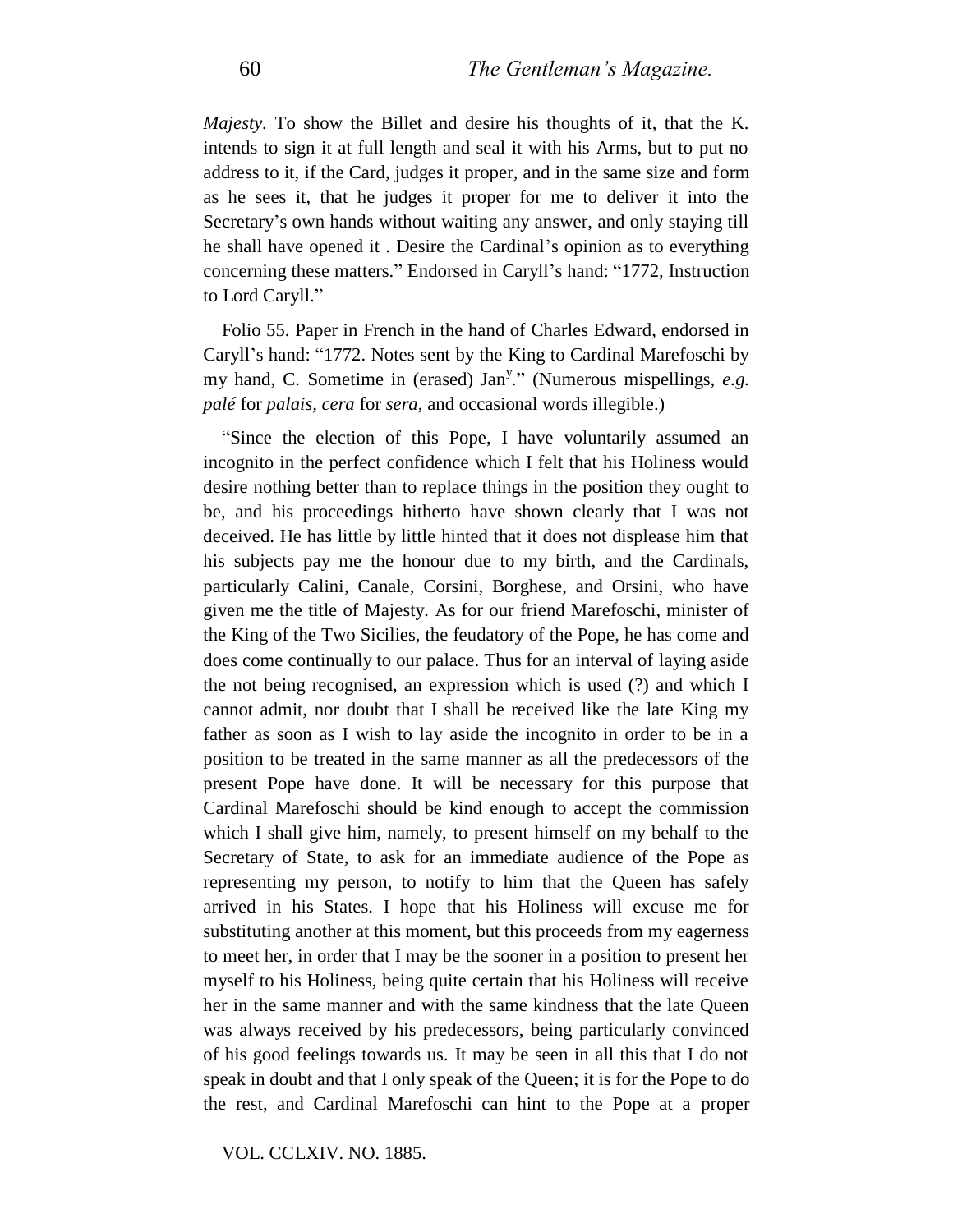opportunity to send a guard to our palace of the SS. Apostoli at the arrival of the Queen, and have it there as in times past. At the same time I should wish it to be composed of the Company of Avignon, and on my arrival I shall thank the officers while naming (with the permission of his Holiness) one of my gentlemen to command the troop consisting of 50 men as in the late King's time. It would be desirable that his Holiness should give orders for some furniture for the Queen's suite; the large rooms are already prepared. Formerly the Chamber used to provide all the furniture of the palace both at Rome and in the country. I should wish also for the courier Ossolinski to go before the Queen. His Eminence sees clearly the reasons there are for his going himself to the Pope on the arrival of the courier with news of the arrival (of the Queen), and not Lord Caryll, on account of the need there is of hinting all these matters which ought not to be understood to come from me and would be consequently too marked in his mouth. Who knows that the Pope has not also given me [the title] of Majesty on the two occasions I have already seen him and by all this the thing proceeds of itself, the Cardinals will come to see the Queen and me. We shall be on a sofa, as was the custom formerly, and everything will go on the same way and I shall be *cavaliere servente* to the Queen. As to complaisance, I pay no regard to my brother or to any one else when the maintenance of the dignity due to me is concerned, and a low economy ought to be still less regarded on this occasion. The Queen is entitled to the same ceremonies as the King, and the Prince of Wales also, when there shall be one. The guard is offered to the Prince even in the greatest incognito, and I had when Prince of Wales at Gaeta, on my return from Naples, a guard of 50 men, an officer, and a flag. It will be proper to say to the Pope that one of the first conditions of the marriage was that the Queen should be treated like the late Queen, and that I should place myself on the same footing as the late King. The treatment at Leghorn and the Dauphin at Paris were everything that could have been done, if I had been upon the throne. The late King also was frequently incognito, although with all his honours, so I do not know if what is intended is to annihilate me and make himself ridiculous."

Folio 63. March 22, 1772. Paris. In the same hand as the last. Original certificate in French, certifying that the Princess of Stolberg is free and competent to contract a marriage. Signed by the Duc de Fitz-James, the Marquis de Fitz-James, the Duc de Berwick, and the Marquis de la Jamaïque, whose seals are affixed.

Folio 67. Paper in French in Caryll's hand, being a true copy of the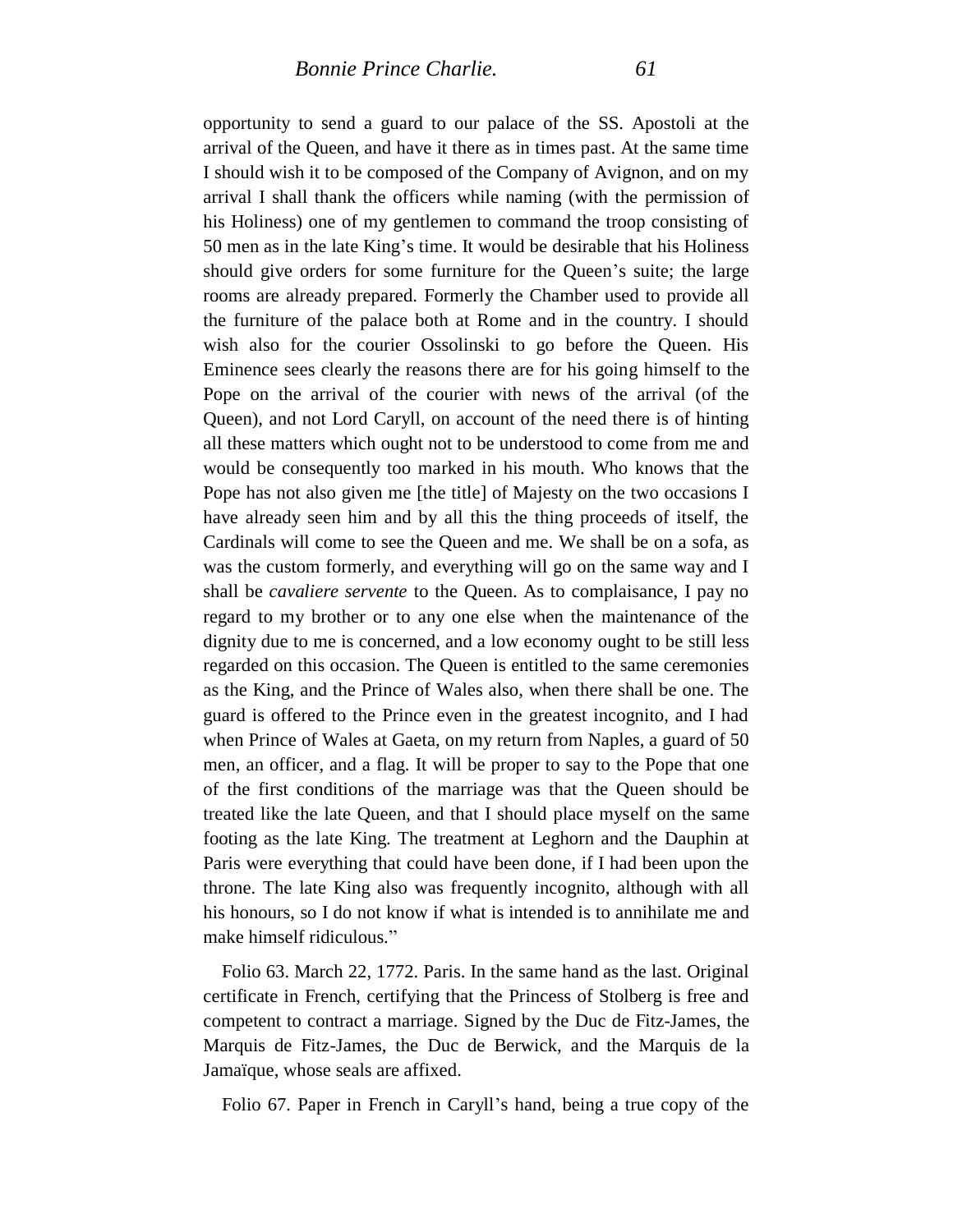paper written in "his Majesty's hand, March 29, 1772." "The C. de B. [Cardinal de Bernis] should be informed that the Pope was informed through the Cardinal Duke as soon as I arrived from France that it was impossible for me to contract a marriage without one of the first articles relating to our being on the same footing as the late King and Queen at Rome, and I have succeeded by premising it. On all the articles being concluded, I communicated them to the Pope by the Cardinal Secretary of State, and informed him at the same time that his Holiness had already been acquainted with it some months before. The message was given by the Cardinal Secretary, and the answer was that his Holiness felt extreme pleasure at it, an evident sign of his approval. On the other hand the marriage has been contracted in concert with, and with the approval of, the King of France, by my agents, who will give an exact account of everything to the Duc d'Aiguillon, to be communicated to the King of France, so that he cannot be ignorant that one of the first articles was that I should place myself on the same footing as the late King, my father, and the Cardinal de Bernis has had orders to say to the Pope, if an occasion should present itself, that his Most Christian Majesty would agree to all that the Pope might do in my favour. I must observe that I should be wronging the Pope and myself were I to doubt for a moment that he would treat me and the Queen in the same manner and with the same attention as all his predecessors have acted towards the late King and Queen. Am I not equally excluded from the throne of my ancestors only for being a Catholic? Therefore I have only to acquaint his Holiness by Lord Caryll as soon as the Queen shall have arrived in the States, and on her arrival at Rome to send him again to the Cardinal Secretary of State, in order to impress on him our eagerness to render him our homage by placing ourselves at his feet after the example of the late King and Queen."

Folio 70. April 13, 1772. Instructions in French to Caryll, in Caryll's hand, desiring him to apprise the Secretary of State that the Princess of Stolberg has arrived, and that the King is just starting to bring her to Rome and present her to his Holiness. "The Pope must be informed that the King can no longer call himself Baron de Renfrew, one of the first articles of the marriage contract having been that he should place himself on the same footing as the late King, and that he does not doubt that his Holiness will show the same kindness to himself and the Queen as all his predecessors showed to the late King and Queen." Signed "C. R."

Folio 75. April 18, 1772. Certificate in Latin of the marriage between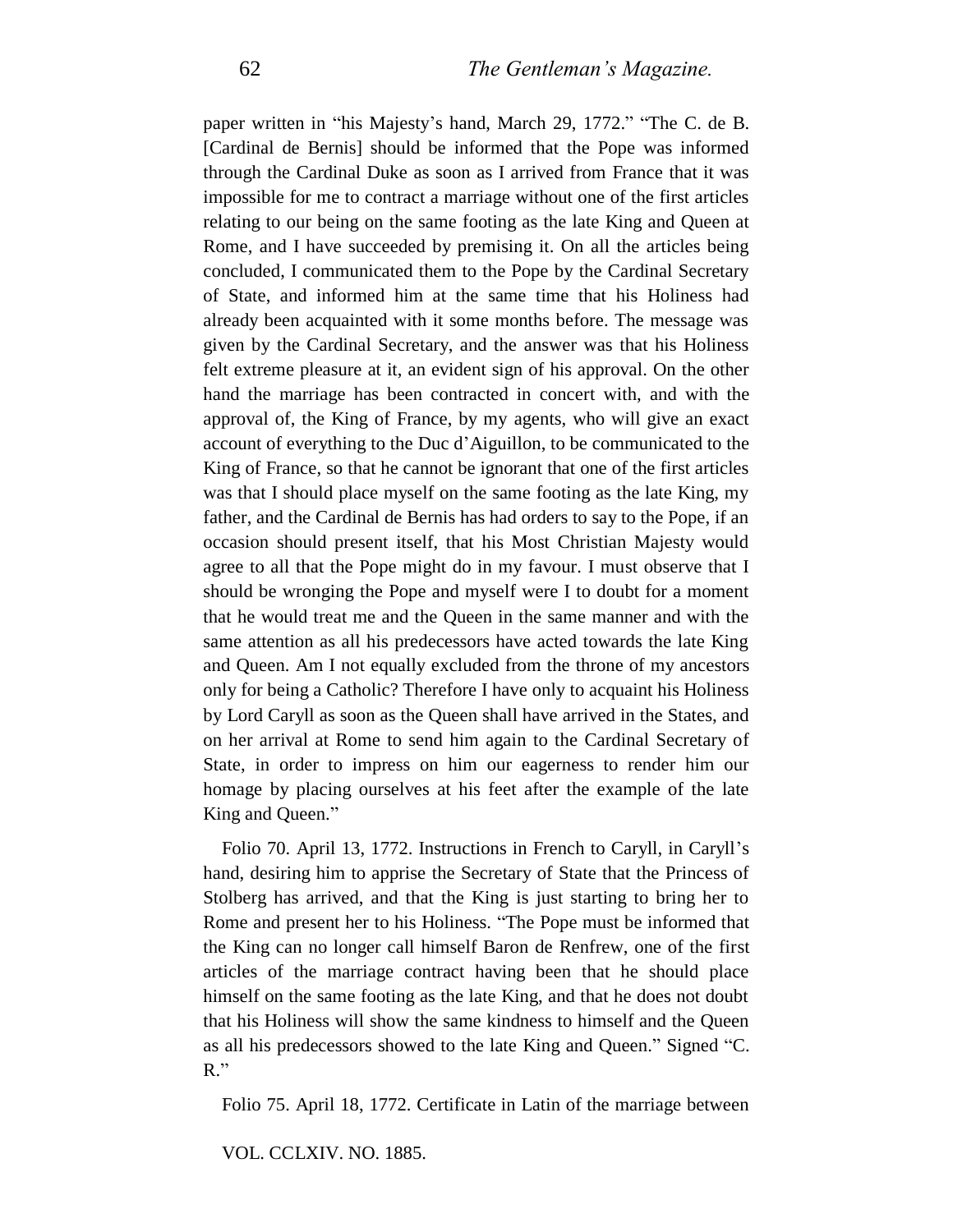"His Majesty Charles III., by the Grace of God King of Great Britain, France and Ireland, Defender of the Faith, and her Most Serene Highness Louisa Maxmiliana Carolina Emanuella, daughter of the deceased Gustavus Adolphus of Stolberg, Guedern, Prince of the Holy Roman Empire, Count of Königstein, Roccafort, Vernigerode, and Hohenstein," celebrated on Good Friday, April 17, 1772, at 19 o'clock (about 2 P.M.) in the private chapel of the Palace of the de Compagnoni Marefoschi family at Macerata by the Bishop of Macerata and Tolentino.<sup>4</sup>

Folio 81. April 17, 1772. Macerata. French copy in Caryll's hand of the writing whereby the King secures to the Queen the payment of her jointure of 40,000 livres and her pin-money, the last being 15,000 livres per annum and not 10,000 as in the contract of March 26, Charles having made the increase on sight of the Princess. The original was delivered to the Queen by his Majesty himself after the marriage.

Folio 91. April 19, 1772. Macerata. Copies in Caryll's hand of his letters to the Duc de Fitz-James, in French, and Mr. Gordon, in English, both dated at Macerata, April 19, 1772, announcing the marriage, "which had been celebrated at this place the very day of her arrival, as such was the earnest desire of the Queen's friends, and the Bishop of the place yielded with pleasure to all that was required by the King." One of the three certificates of the marriage is enclosed to Gordon to be placed among his archives, and he is requested to have proper notices of the marriage inserted in the *Gazettes* of Utrecht and Amsterdam.

Folio 95. Paper containing copies in French of letters from Prince Charles Edward to the King of France (1), the King of Spain (2), the Duc d'Aiguillon (3), the Marquis of Grimaldi (4), the Marquis de St. Leonard (son of the eldest brother of the Duc de Fitz-James, and younger brother of the Duc de Berwick) (5), and the Duc de Fitz-James (6), announcing his intended marriage with the Princess of Stolberg. (1) contains the following passage: "Your Majesty must feel at the same time that the loss of my kingdoms makes it impossible for me to sustain the rank to which my birth entitles me, without having subsidies sufficient to keep it up." (2) concludes thus: "Your Majesty must at the

<sup>4</sup> In after life the Countess of Albany, when commenting upon the unhappiness of her union with the Prince, was wont to say that it was only what could be expected "from a marriage solemnised on the lamentation day of Christendom."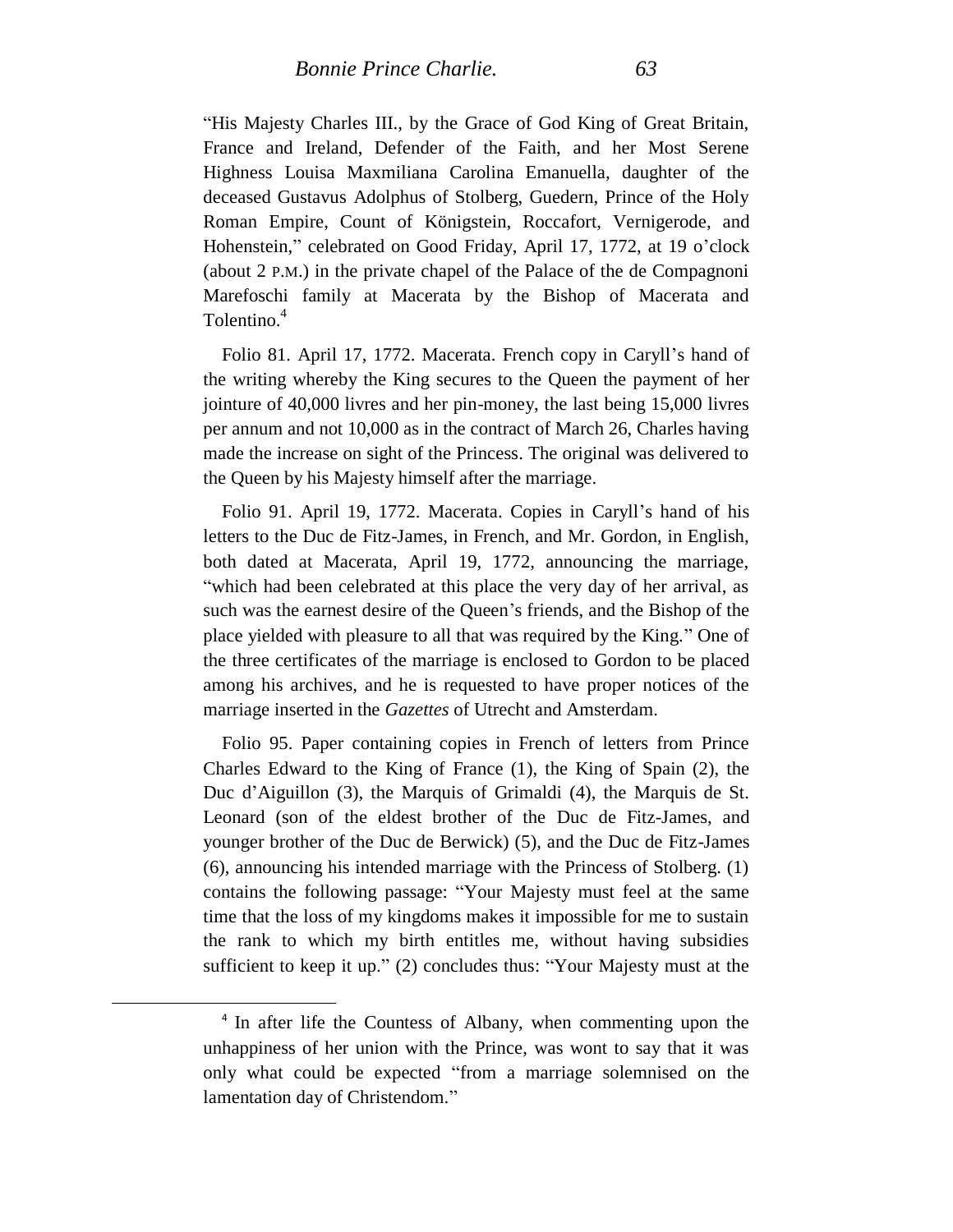same time feel the necessity of the subsidies indispensable to keep up the dignity of a king who has lost his kingdom for the sake of religion." (3) was sent with (1) to request the Duke to present it to the King of France. It asks that the King of France will use his influence with the King of Spain and the Court of Rome. (4) was similarly sent with (2) to request the Marquis to deliver it to the King of Spain. (5) was also sent with (2) and (4), copies of which were enclosed. The Marquis is requested to acquaint Charles Edward with the manner in which the King of Spain received his letter. With (6) were enclosed copies of the others which the Duke was asked to show to the Duc d'Aiguillon, but not to leave them with him.

Folio 98. Paper beginning thus in French, in the hand of Charles Edward: "Lord Caryll should call upon the Cardinal Secretary of State to request him to place me at the feet of his Holiness and notify to him the Queen's arrival here with me. Awaiting his orders. C.R. Rome this 22nd of April, 1772."

Then in Caryll's hand, in English: "The above was shown by me according to the King's order to the Cardinal Secretary of State who returning one to the following purpose *(sic):*—

(In French.) I have acquainted his Holiness with the arrival of the Baron de Renfrew and his wife, and he has commanded me to assure them that he will be very glad to receive them, but as he is now very busy, he wishes to defer it till he is less engaged than at present.

(In English.) This is the purport but not the wording of the message which I cannot positively remember. The King on reading the abovementioned paper declared he could not receive it, and ordered me to take it to the Cardinal Marefoschi, who might retain it or dispose of it as he judged proper. Caryll."

Folio 100. Paper in French, in Charles Edward's hand. "I was so shocked at the beginning of Canon Fitzgerald's communication that I did not perhaps give him time to say all that he had to say. The priest was waiting for me at my residence (à la Hôtel) and I believed I would find him again after the Mass. I should have been myself this morning with le CM. [Card. Marefoschi], but in order to make less scandal I sent Lord Caryll to inform his Eminence and to assure him that, notwithstanding the bad treatment of this Court, I should not abandon the friendship esteem and veneration which I shall always preserve for his Eminence, convinced that he could never have had any part in the evil; I could not have believed that the Pope would have wished to make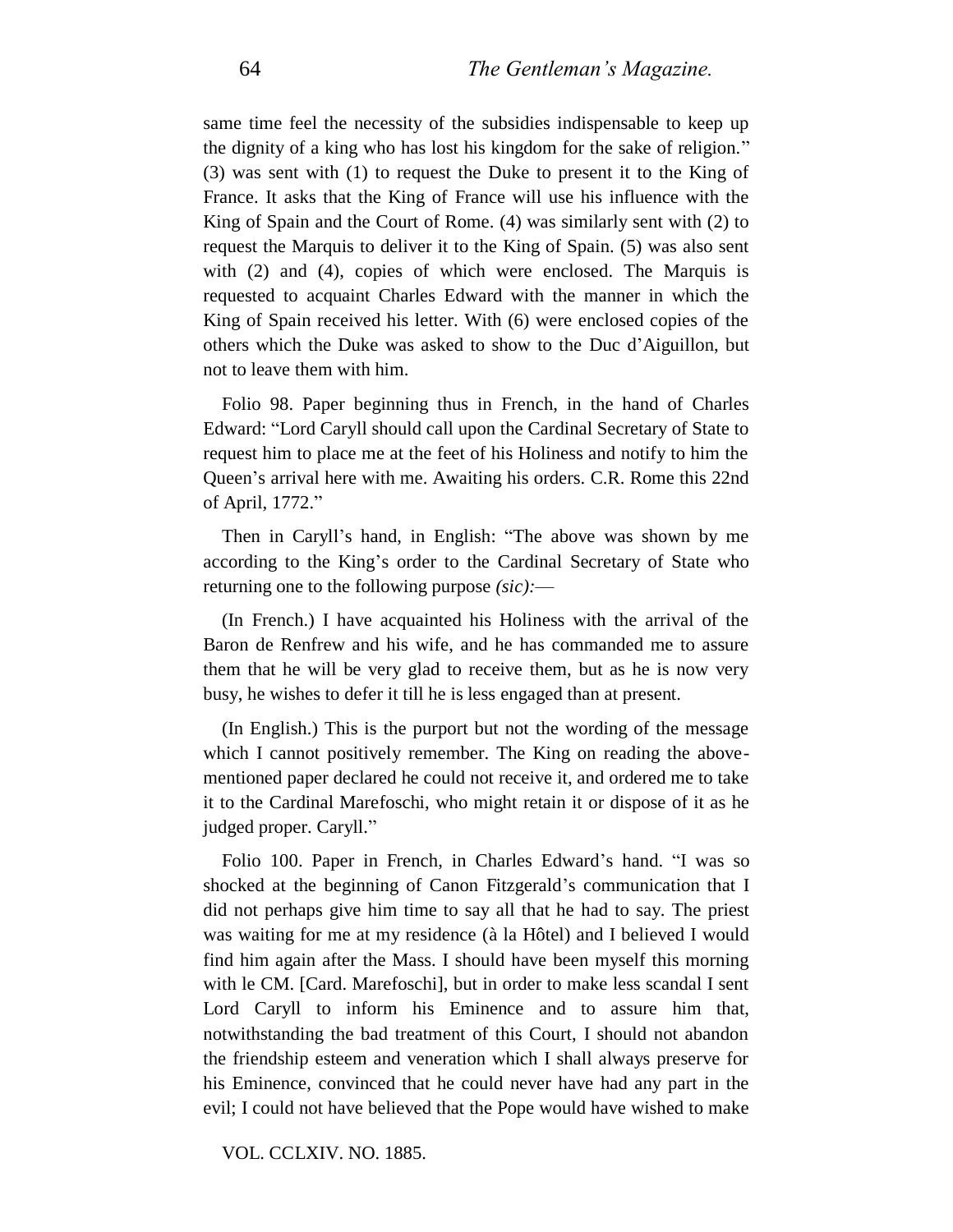an event tragical, for which every good Catholic ought to have given his services to make it splendid and agreeable. Do they wish to perpetuate the family of Hanover and to cut off the Legitimate Catholic race? Finally, did they wish to compel me to leave this country? How could they imagine that the Catholic Courts would not be scandalised and chilled by such proceedings? It is for the Pope to go before them, showing them a good and not a bad example. The sheep usually follow their shepherd, and it is his duty not to disgust them by showing a path of brambles and thorns."

Endorsed in Caryll's hand: "1772, Message sent from the K. to C. Marefoschi concerning his opinion of the acknowledgment being to be refused."

Folio 118. Original letter in French, with envelope from Charlotte Stuart (natural daughter of Charles Edward) to M. de Lascaris. Acknowledges receipt of his letter. Thanks him "for all the trouble you have taken to soften a little my unhappy lot. I hope that his Eminence will not refuse my demand for changing my convent from Meaux to one in Paris." The intended route is from Genoa to Antibes, from Antibes to Aix, from Aix by Avignon to Lyons. She sends on the part of her mother "mille hommage." Signed: "Charlotte Stuart." No place or date, but written in the summer of 1773. Seal on envelope.

Folio 130. March 23, 25, 1783. Florence. Copy of the will and codicil of Charles Edward in Italian. The will appoints Charlotte Stuart, Duchess of Albany, then in the convent of St. Marie at Paris, his heir, and leaves to John Stuart his major-domo and to his wife and sons a legacy of 100 Florentine scudi per mensem during their lives, and the right to inhabit an apartment in his palace at Florence. The brothers Count Camillo and Canon Tommaso della Gherardesca are appointed executors. The codicil bequeaths annuities to his different servants. Sealed with the Royal Arms of England, France, Scotland, and Ireland.

Folio 136. March 30, 1783. Florence. Copy of the Act of Legitimation, in Italian, of Charlotte Stuart by her father Charles Edward. Certified by M. Sémonin, chef du Dépôt des Affaires Etrangères, whose signature is verified by M. de Vergennes.

Folio 142. April 3, 1784. Florence. Copy of the letter in French from Charles Edward, permitting his wife to live separate and apart from him at Rome, or wherever else she may think fit.

Folio 145. Extract from the register of the Church of S. Maria ad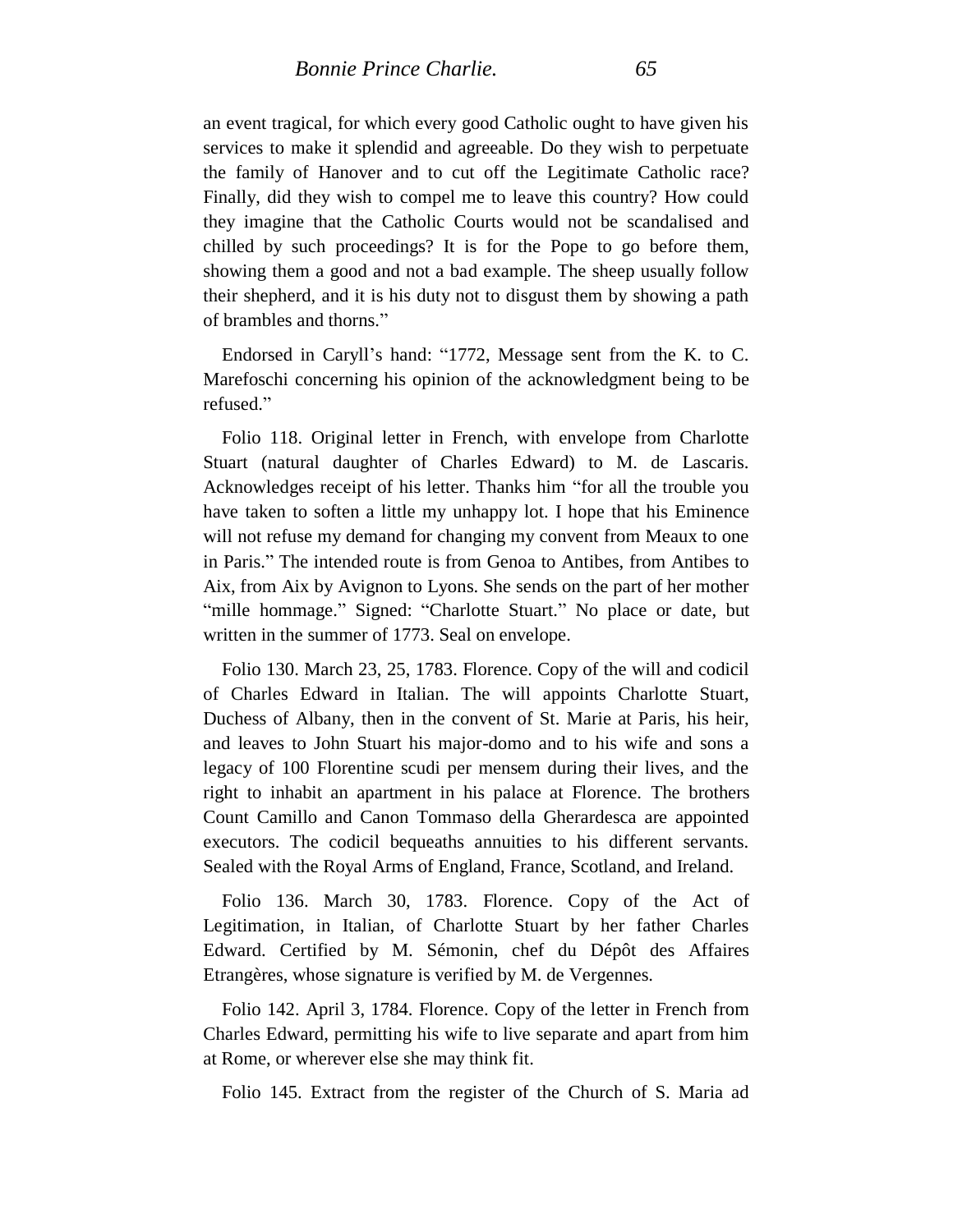fontes at Liège of the entry of the baptism of Charlotte Stuart on October 29, 1753, therein described as the daughter "nobilis domini Guillelmi Johnson et nobilis Dominæ Pit."

Folio 147. November 16, 1784. Florence. Copy of a letter in French from Charles Edward to the Pope. Thanks him for his letter to the Duchess of Albany, entreats his protection for her, and asks that he should grant her the reversion of his pension after his death. States that his father used to give her a pension of 12,000 francs, had paid all the expenses of her education, and placed her and her mother in a convent, and had charged the Cardinal Duke to continue the pension. Complains that after his father's death the Cardinal Duke had reduced the pension to 1,000 scudi, and now that she had come to live with him had discontinued it altogether.

Folio 149. November 16, 1784. Versailles. Original letter with envelope in French from M. de Vergennes to "Myladi Stwart d'Albany," informing her that the King of France has granted her father "M. le Comte d'Albany" an annual pension of 60,000 livres, with a reversion in her favour on his death as to 10,000 livres thereof. The pension being charged on the royal treasury, some confidential person should be appointed to receive it and give receipts for it at Paris.

Folio 163. March 11, 1785. Florence. Declaration in Italian by Charles Edward that Charlotte Stuart, created by him Duchess of Albany and legitimated with the approval of the Most Christian King, now living in his palace at Florence, was the same as the child of himself and Clementina Walkingshaw, born at Liège and baptised there under the name of Charlotte Johnson, she being his only daughter. He further declares that he never had any other children, and in particular none by the Princess of Stolberg. Signed: "Charles R."

Folio 175. Copy of a memorial in Italian from the Cardinal Duke to the Pope. Refers to some circumstances attending the legitimation of the Duchess of Albany as being offensive towards him. He has, however, been won over by the young lady's disposition. Through her intervention, his brother had written a letter of reconciliation to him. Mentions Charles Edward's letter to the French Foreign Minister complaining of the conduct of his wife, referring to "lo scandalo col Conte Alfieri," and to her journey to Baden to rejoin him there, and requesting that the French Court should stop the pension granted to her. The letter had been drawn in the names of Charles Edward and the Cardinal Duke, and had been signed by both. One of the principal causes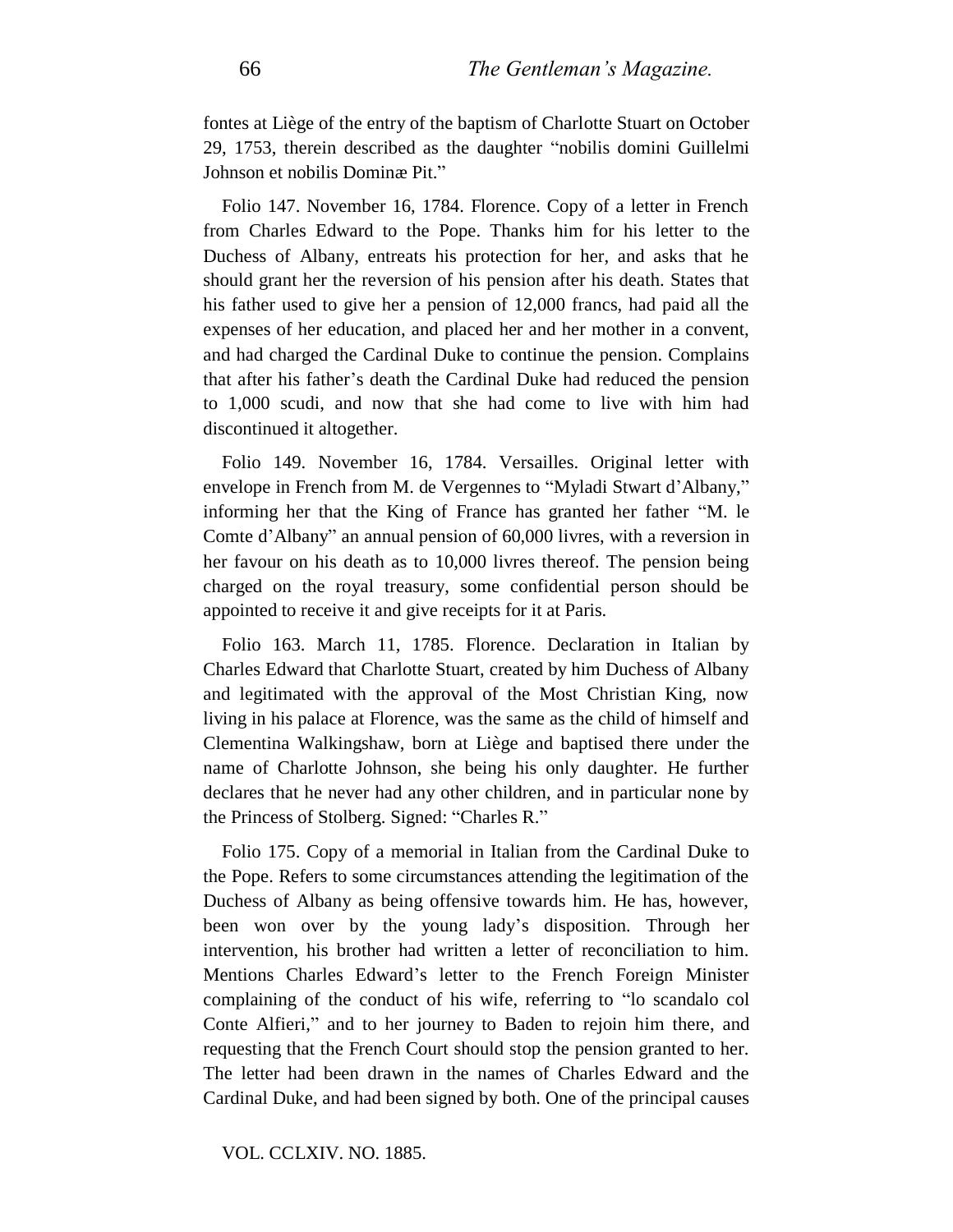of disunion between the brothers had been the supposition of Charts Edward that his wife was protected by the Cardinal Duke. Gives a summary of a letter of his sister-in-law to him, who represents herself as in despair at not hearing from him, assures him of her attachment to him, &c., excusing her conduct in various points with regard to which it had never been impeached, but saying not one word about Alfieri. Hears that she is afraid her jointure may according to French law turn out to be invalid, no particular property of Charles Edward having been specifically charged with it. Fears also she may lose her French pension in case of war. She will too late repent of her conduct, which has brought upon her universal disapprobation.

Unsigned and undated, but probably written in 1785.

Folio 193. Undated, Florence. Draft in Italian of a full power from Charles Edward to the advocate Vulpian to settle every question relating to the jointure of the Princess of Stolberg, under certain conditions. The fourth is that the agreement shall contain an absolute release and discharge of all claims and demands whatsoever apart from the stipulations therein so that "we Charles Edward and the said Princess of Stolberg may be considered for all civil purposes, as if we were totally strangers to each other, and that it shall be declared in the same instrument that *we have not, and never have had any issue by the said Princess of Stolberg."* The object of entering into the agreement is stated to be "to assure for the future fully and finally the tranquillity of ourselves and those connected with us, with which object we have adopted this system of conciliation, which for many reasons we have hitherto been induced to reject."

Folio 205. March 10, 1788. Versailles. Letter in French, with envelope, from the Comte de Montmorin to the Duchess of Albany, condoling with her on her father's death, and informing her that the king of France would increase her reversionary pension of 10,000 to 20,000 livres. Envelope sealed with seal of French Foreign Office.

### VOL. III. STUART PAPERS.

Folio 61. October 29, 1799. Grosvenor Street. Extract from a letter from Sir John Cox Hippisley, Bart., to Andrew Stuart, Esq., M.P. He encloses a letter from Cardinal Borgia, setting forth the present poverty of the Cardinal of York. In such a case the relief is not to be decorously sought in the liberality of private individuals, although many who have witnessed the acts of princely benevolence of the Cardinal would doubtless press forward to alleviate his sufferings. Cardinal Borgia is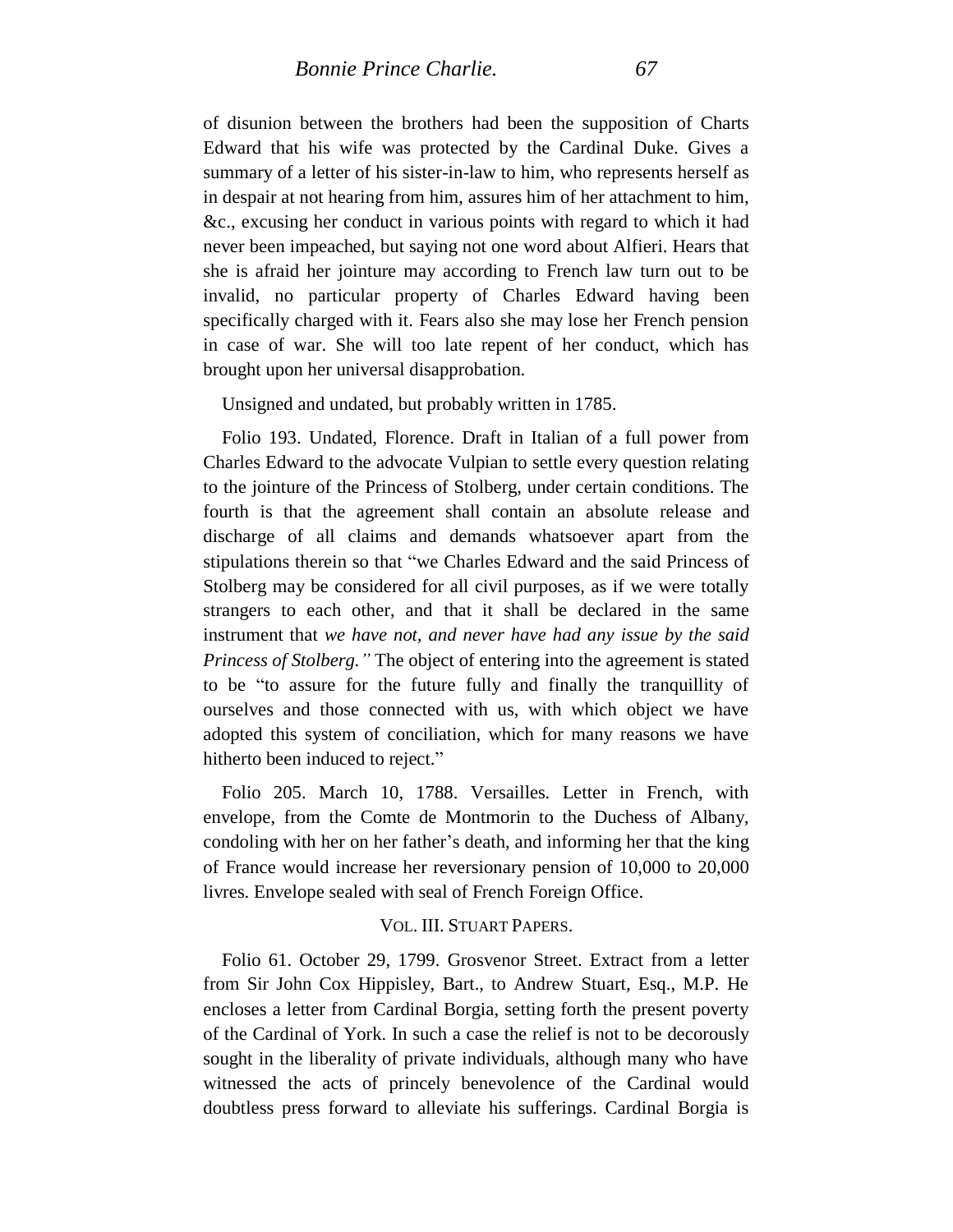allowed to be a prelate of great probity, intelligence, and urbanity, and his palace was the resort of all lovers of science and virtu. The late pope, anticipating the calamities that soon after befell him, appointed Cardinal Borgia President of the Congregation to whom the whole authority of the See was delegated. His Eminence probably recollects that the writer, during his last residence in Rome, was in correspondence with .his Majesty's Ministers on subjects of considerable importance to both states, and knows that his proper resort is to the highest authority in the nation.

Appended is a memorandum that the original of this letter, with that of Mr. Stuart to Mr. Secretary Dundas, and additional observations by Sir John Cox Hippisley were transmitted to the King by Mr. Pitt. "Sir J. C. H., had the pleasure to receive letters from the Duke of Portland, Lord Chatham, Lord Spencer, and Mr. Secretary Windham, strongly expressing their satisfaction in acquiescing in any measure that could offer relief to the illustrious and venerable Cardinal of York. It was sufficient that the knowledge of his sufferings should reach the Throne, to assure both sympathy and relief. Mr. Pitt, Mr. Secretary Dundas, and the Lord Chancellor, also expressed to Sir John Hippisley the extreme pleasure they felt in recommending the measure to the royal consideration."

Folio 64. October 30, 1799. Lower Grosvenor Street. Extract of a letter from Andrew Stuart, Esq., M.P., to Mr. Secretary Dundas. He encloses a letter from Cardinal Borgia to Sir John Hippisley, dated September 14, from Padua, where Cardinal York then was with the other Cardinals for the election of a Pope. He also encloses a letter from Sir John Hippisley. While at Rome he was informed of the very heavy losses the Cardinal sustained from the French Revolution, amounting to no less than 48,000 crowns annually. At a later period, the largest parts of his valuable jewels were sacrificed amid the contributions levied by the French.

Folio 67. January 20, 1800. London. Letter from Thomas Coutts to the Cardinal Duke of York. The Cardinal will remember to have seen at Frascati, in 1790, a Mr. Coutts and his wife and three daughters. The eldest daughter is now married to the Earl of Guilford, and the second to Sir Francis Burdett, whose family has been much attached to the House of Stuart as late as 1745, and since. "The third is unmarried, and living with her mother and me, and remembers the distinguished honour she received at Frascati, when you put on her finger with your own royal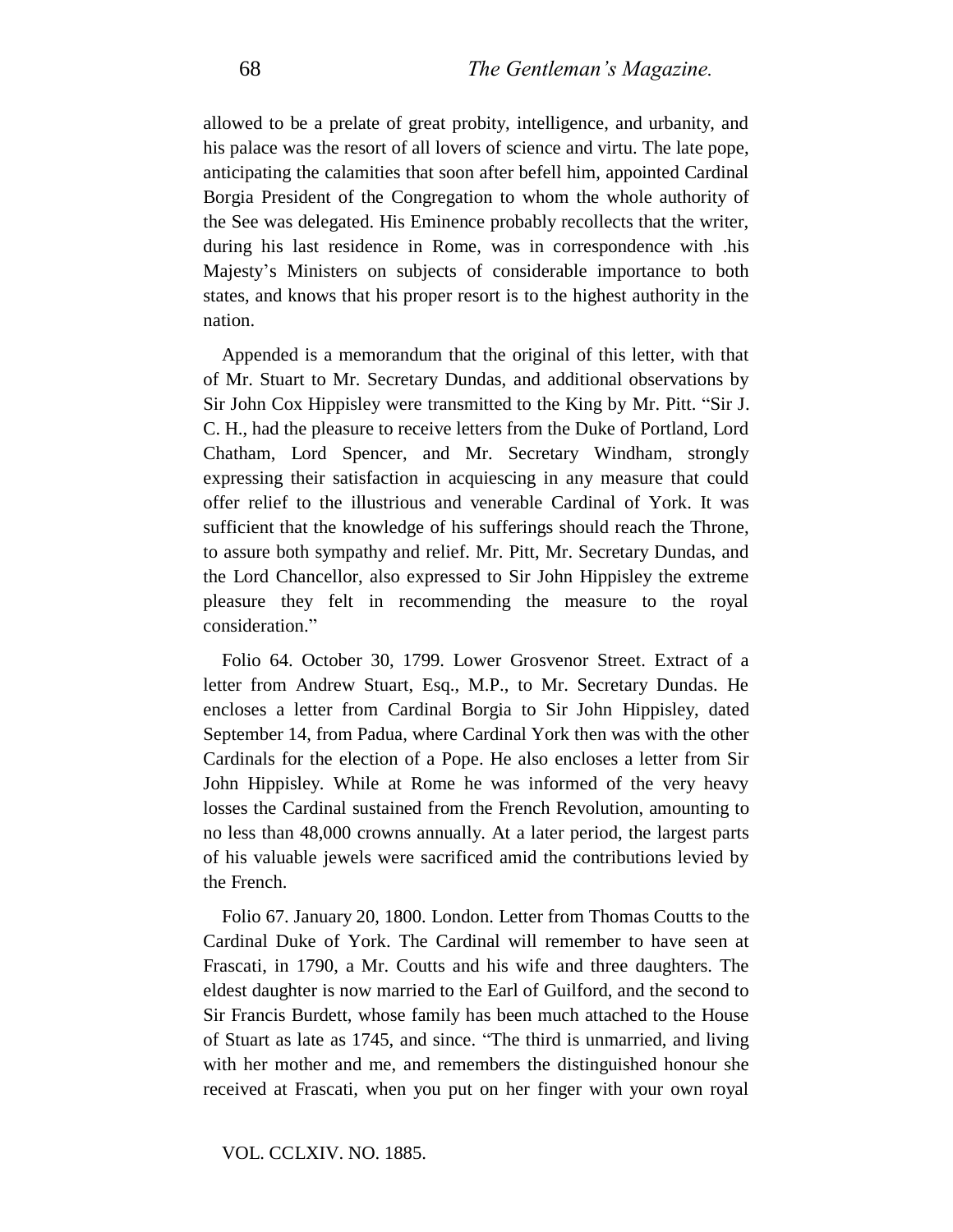hand the ring which King Charles wore at his coronation. On my return to England, giving an account of what I had seen abroad to his Majesty King George the Third, I did not omit a particular detail of the honours I had received at Frascati, and of the uncommon politeness as well as the elegant and princely manner in which they were conferred. Neither did I fail to notice the very handsome and most liberal terms in which your sentiments of his character were expressed. I had also the honour of showing at that time to his Majesty the silver medal given to me. with so much condescension at Frascati. He questioned me on the likeness, said he was much pleased to have seen it, imply'd that few he supposed would have mentioned the subject to him, but that they were much mistaken who imagined he did not very sincerely regard the family of Stuart, who were worthy of all good men's attention, were it only for their misfortune. He was so good [as] to receive and accept from me with his own hand the medal I had the honour to receive from yours." "I have long been acknowledged his banker, and I have also transacted the business of all his royal sons, and have from them all received the most flattering marks of approbation My remaining and only ambition is to be the hand by which the benevolence of Britain from the best of men shall be conveyed to the last of that illustrious line, the rightful former sovereigns of Scotland, England, and Ireland." It lies with you to make the choice. Two words from you to my relation Lord Minto, to Mr. Pitt, or to Lord Grenville, my friends, to Mr. Dundas, or to the Lord Chancellor, my school-fellow, would settle the matter.

Folio 74. February 9, 1800. Vienna. Letter in French from Lord Minto to the Cardinal of York. He has received orders from the King of Great Britain to remit to his Eminence the sum of £2,000.

Folio 223. August 30,1807. Rome. Draft of a letter in Italian from the Bishop of Milevi to the Prince of Wales. Refers to his intimacy for more than thirty-eight years with the deceased Cardinal Duke, as placing him in a position to testify to the sentiments of gratitude felt by the Cardinal towards the English Royal Family for their assistance, and his desire to show them some mark of it. Among the property left by the Cardinal the only objects he has found which can deserve the acceptance of the Prince are the Cross of St. Andrew set with diamonds, which had been worn by King Charles I., and a ring set with a ruby engraved with a cross, which he had often heard from the Cardinal was placed on the finger of the Kings of Scotland at their Coronation. These he desires to offer the Prince, and requests him to indicate some safe means for transmitting them.